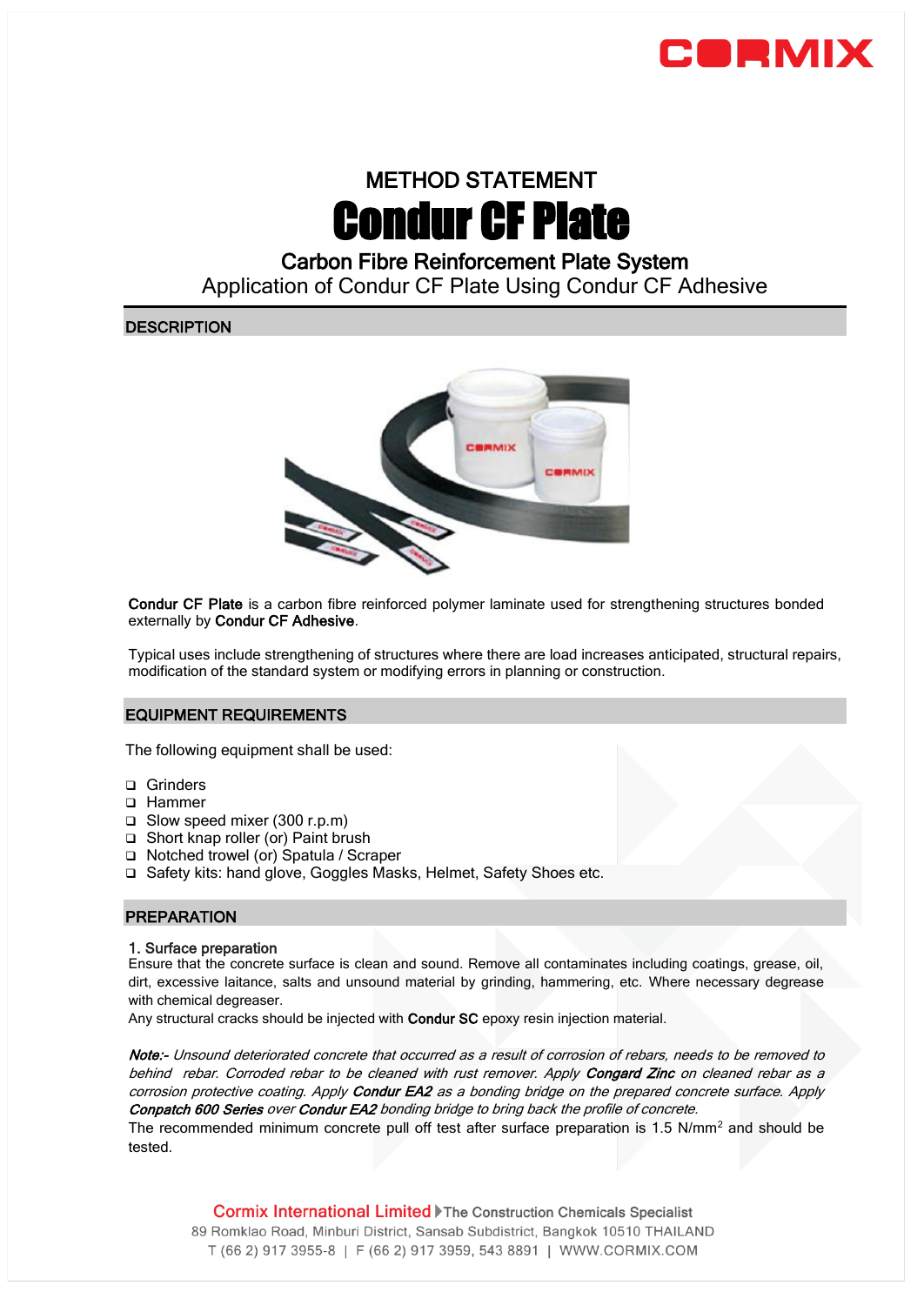

### Method Statement – CONDUR CF PLATE

#### 2. MIXING

Mix part A and B of Condur CF Adhesive together at the ratio 1:1 by weight for at least 3 minutes with a (300-400 r.p.m.) slow speed electric drill. Avoid entraining air. Use all material within its pot life. The greater the quantity mixed the shorter will be the pot life. The pot life is longer at lower temperatures & shorter at higher temperatures. The pot life of Condur CF Adhesive is typically 50 minutes @23° C.

#### APPLICATION

#### Condur CF Plate

Apply Condur CF Adhesive to the substrate with a notched trowel or spatula/scraper at a thickness of ap-proximately 1 mm. Clean the side of Condur CF Plate to be applied to the concrete and apply 1-2 mm thickness of Condur CF Adhesive to the plate using a spatula.

Within the open time of the Condur CF Adhesive place the Condur Plate on to the prepared sub-strate and press firmly into the Adhesive using a hard rubber roller. Ensure excess material is forced out of both sides of the plate.

In case of Condur CF Plate intersections allow the 1st application to harden before application of 2nd plate and clean the over lapping plate surface before application of Condur CF Adhesive.

#### Note:

Condur CF system should only be applied by specialist applicators who have had training in the installation of this system. Cormix International can provide such training & a list of approved applicators.

Samples: - Witness samples should be made at site and tested in a laboratory to ensure the material meets the responsible designer's requirement.

Dew Point: Substrate temperature should be at least

3°C above the dew point.

The ambient temperature should be above 8°C.

The product should only be used by experienced professionals. In hot or cold conditions precondition the product 24 hours before use.

Protect from rain for 24 hours after application.

Consult a structural engineer for load calculations & design.

A qualified structural engineer must be responsible for designing the works. Care must be taken is selecting suitably experienced and trained contractors

Protect from permanent exposure to direct sunlight moisture & or water.

# CONSUMPTION RATE

Condur CF Adhesive: Approx1.5 kg/m<sup>2</sup>@ 1mm Thickness

#### **CURING**

Full cure of Condur CF Adhesive takes 7 days @23°C. At lower temperature, full cure will require longer time to cure.

**Cormix International Limited Fine Construction Chemicals Specialist** 89 Romklao Road, Minburi District, Sansab Subdistrict, Bangkok 10510 THAILAND T (66 2) 917 3955-8 | F (66 2) 917 3959, 543 8891 | WWW.CORMIX.COM